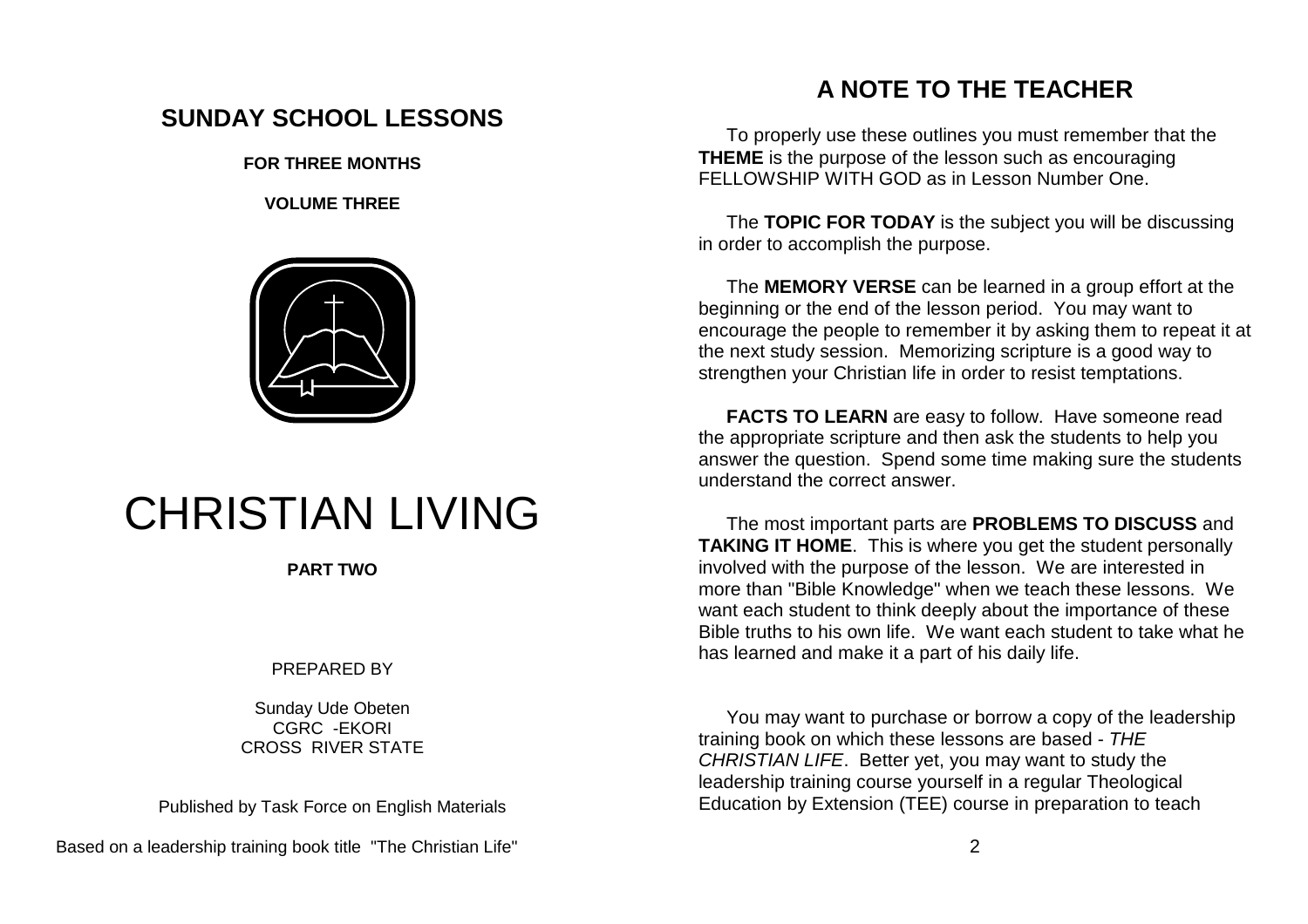these lessons. It is planned that more volumes of lesson outlines will be published based on this book and other leadership trainingbooks used in TEE. If you are serious about developing yourunderstanding of God's word so that you can serve more effectively in the Lord's work, then you may want to be a regularstudent in a TEE program in your area.

I pray that God will bless you and that his Holy Spirit will guideyou as you teach these lessons.

Task Force on English Materials

# **SUNDAY SCHOOL LESSON NUMBER ONE**

**THEME**: HOLINESS **TOPIC FOR TODAY**: YOU ARE CALLED TO BE HOLY**MEMORY VERSE :** 1 PETER 1:15-16

**But just as he who called you is holy, so be holy in all you do; for it is written : "Be holy, because I am holy"**

Bob Sheffler, chairman Internation In this lesson we are learning how to live the Christian life I think you can see already that there are many things involved in being a Christian. In fact being a Christian part of your life.

# **FACTS TO LEARN**

| 1. What kind of life does God want you to live? 1. Thes 4:7                |  |  |  |
|----------------------------------------------------------------------------|--|--|--|
|                                                                            |  |  |  |
|                                                                            |  |  |  |
| 4. Christian should make themselves example from anything that             |  |  |  |
| makes their body or soul unclean. 2 Cor. 7:1                               |  |  |  |
| 5. Will God accept a person who is not holy? (yes or no) ___________       |  |  |  |
| 6. We must offer our body in slavery to _________________ which leads to   |  |  |  |
| holiness. Romans 6:19                                                      |  |  |  |
|                                                                            |  |  |  |
|                                                                            |  |  |  |
|                                                                            |  |  |  |
| 8. A Christian must be made new in the attitude of this                    |  |  |  |
| Eph. 4:22-24                                                               |  |  |  |
|                                                                            |  |  |  |
| 10. List three evil things in the world.<br><u> </u> <b>1</b> John 2:15-16 |  |  |  |
| 11. Does Romans 12:13-14, 16, 17, 20, 21 describe the way all people       |  |  |  |
| think and $act?$ (yes or no) $\sqrt{2}$                                    |  |  |  |
|                                                                            |  |  |  |